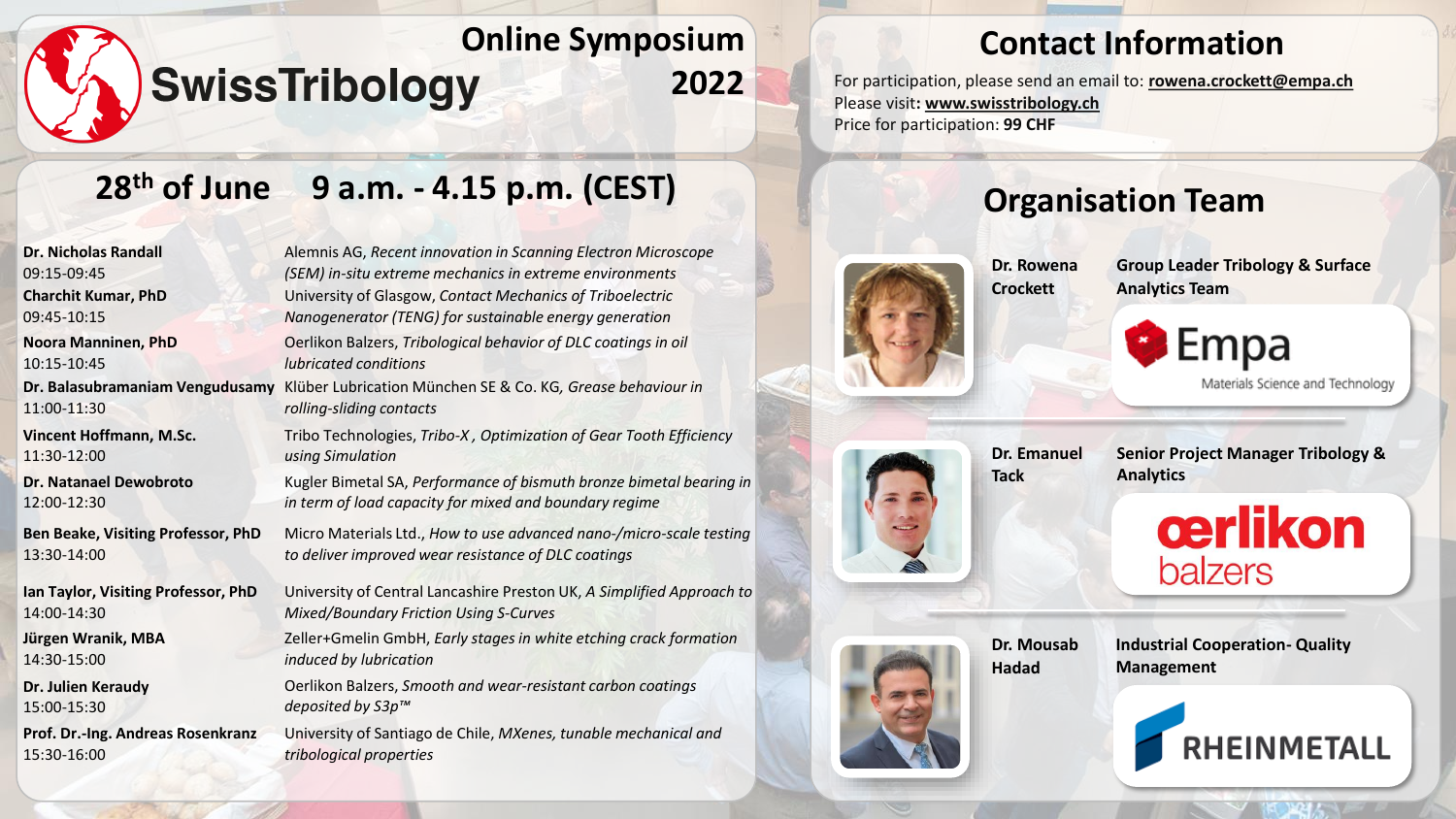# **28th of June 9 a.m. - 4.15 p.m. (CEST)**

| <b>Alemnis AG, Recent innovation in Scanning Electron Microscope</b>                                                          |
|-------------------------------------------------------------------------------------------------------------------------------|
| (SEM) in-situ extreme mechanics in extreme environments                                                                       |
| University of Glasgow, Contact Mechanics of Triboelectric<br>Nanogenerator (TENG) for sustainable energy generation           |
| Oerlikon Balzers, Tribological behavior of DLC coatings in oil<br><i>lubricated conditions</i>                                |
| Klüber Lubrication München SE & Co. KG, Grease behaviour in<br>rolling-sliding contacts                                       |
| Tribo Technologies, Tribo-X, Optimization of Gear Tooth Efficiency<br>using Simulation                                        |
| Kugler Bimetal SA, Performance of bismuth bronze bimetal bearing in<br>in term of load capacity for mixed and boundary regime |
| Micro Materials Ltd., How to use advanced nano-/micro-scale testing<br>to deliver improved wear resistance of DLC coatings    |
| University of Central Lancashire Preston UK, A Simplified Approach to<br><b>Mixed/Boundary Friction Using S-Curves</b>        |
| Zeller+Gmelin GmbH, Early stages in white etching crack formation<br>induced by lubrication                                   |
| Oerlikon Balzers, Smooth and wear-resistant carbon coatings<br>deposited by S3p™                                              |
| University of Santiago de Chile, MXenes, tunable mechanical and<br>tribological properties                                    |
|                                                                                                                               |

## **Contact Information**

**2022** For participation, please send an email to: **[rowena.crockett@empa.ch](mailto:rowena.crockett@empa.ch)** Please visit**: [www.swisstribology.ch](http://www.swisstribology.ch/)** Price for participation: **99 CHF**

> **Recent innovation in Scanning Electron Microscope (SEM) in-situ extreme mechanics in extreme environments** Nicholas Randall, Alemnis AG, Schorenstrasse 39, 3645 Thun, Switzerland

Nanomechanical tests are moving beyond the basic measurement of hardness and elastic modulus to encompass a host of different mechanical properties such as strain rate sensitivity, stress relaxation, creep, and fracture toughness by taking advantage of focused ion beam milled geometries. New developments, such as high cycle fatigue, are extending the range of properties which can be studied at the micro and nanoscale. However, such techniques are challenging due to low oscillation frequencies, long duration of tests and large thermal drift when attempted with standard indentation instruments. Novel piezo-based nanoindentation methods are now allowing access to extremely high strain rates (>104 s-1) and high oscillation frequencies (up to 10 kHz).

Until only recently, high strain rate testing of materials at strain rates from  $\sim$  100/s – 10000/s has only been possible using macroscale techniques, such as split Hopkinson bar, Kolsky bars and plate impact testers. At the microscale, strain rates have typically been limited to ~ 0.1/s or less, owing to limitations in instrumentation, insufficient data acquisition rates and elastic wave propagation conflicts during testing.

This talk will focus on the most recent developments in instrumentation for in-situ extreme mechanics testing at the micro and nanoscales, with specific focus on a testing platform capable of strain rate testing over the range 0.0001/s up to 10'000/s (8 orders of magnitude) with simultaneous high speed actuation and sensing capabilities, with nanometer and micronewton resolution respectively.

The additional challenge of performing extreme mechanics in a wide range of extreme environments will include nuclear, cryogenic and high temperature tests covering the temperature envelope from -150 to 1000 °C. The challenges in variable temperature tests and the associated technological and protocol advances will be discussed along with select case studies. The inherent advantages of using small volumes of sample material, e.g., small ion beam milled pillars, will be discussed together with the associated instrumentation, technique development, data analysis methodology and experimental protocols. Some examples of test data will be presented where a wide range of strain rate has been combined with variable temperature in order to investigate rate effects as a function of temperature. Finally, future research directions in this sub-field of micromechanics will be discussed.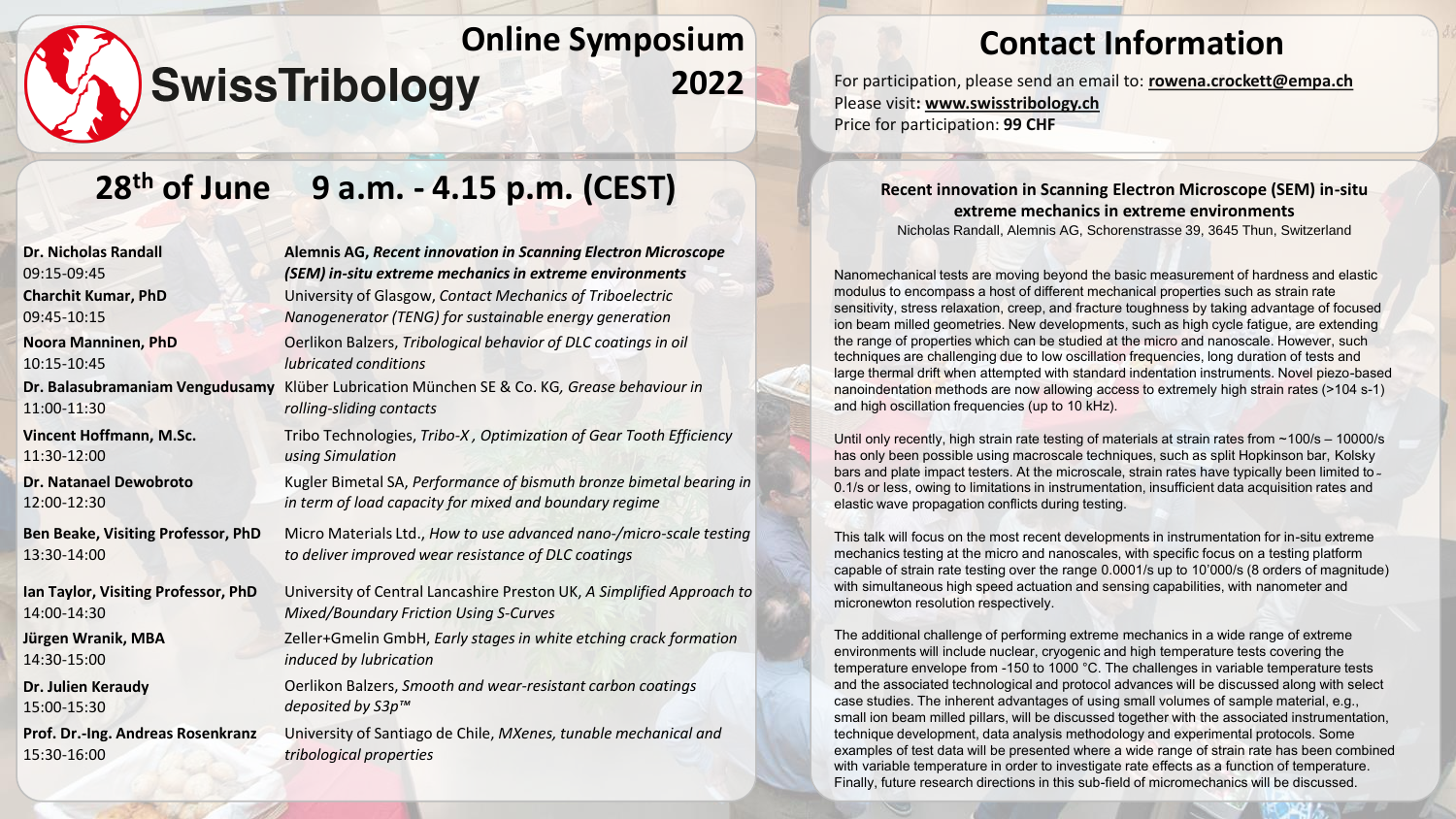# **28th of June 9 a.m. - 4.15 p.m. (CEST)**

| Alemnis AG, Recent innovation in Scanning Electron Microscope<br>(SEM) in-situ extreme mechanics in extreme environments      |
|-------------------------------------------------------------------------------------------------------------------------------|
| University of Glasgow, Contact Mechanics of Triboelectric<br>Nanogenerator (TENG) for sustainable energy generation           |
| Oerlikon Balzers, Tribological behavior of DLC coatings in oil<br>lubricated conditions                                       |
| Klüber Lubrication München SE & Co. KG, Grease behaviour in<br>rolling-sliding contacts                                       |
| Tribo Technologies, Tribo-X, Optimization of Gear Tooth Efficiency<br>using Simulation                                        |
| Kugler Bimetal SA, Performance of bismuth bronze bimetal bearing in<br>in term of load capacity for mixed and boundary regime |
| Micro Materials Ltd., How to use advanced nano-/micro-scale testing<br>to deliver improved wear resistance of DLC coatings    |
| University of Central Lancashire Preston UK, A Simplified Approach to<br><b>Mixed/Boundary Friction Using S-Curves</b>        |
| Zeller+Gmelin GmbH, Early stages in white etching crack formation<br>induced by lubrication                                   |
| Oerlikon Balzers, Smooth and wear-resistant carbon coatings<br>deposited by S3p™                                              |
| University of Santiago de Chile, MXenes, tunable mechanical and<br>tribological properties                                    |
|                                                                                                                               |

## **Contact Information**

**2022** For participation, please send an email to: **[rowena.crockett@empa.ch](mailto:rowena.crockett@empa.ch)** Please visit**: [www.swisstribology.ch](http://www.swisstribology.ch/)** Price for participation: **99 CHF**

#### **Contact Mechanics of Triboelectric Nanogenerator (TENG) for Sustainable Energy Generation**

Charchit Kumar, Jack Perris, Satyaranjan Bairagi, and Daniel M. Mulvihill James Watt School of Engineering, University of Glasgow, Glasgow G12 8QQ, UK

Triboelectric nanogenerators (TENGs) are a newly developing technology to harness electrical power from mechanical energy, based on triboelectrification and electrostatic induction effects. In recent years, TENGs have gained a significant amount of interest from the tribology and electrical engineering communities, owing to their enormous potential to sustainably generate electricity in applications ranging from automobile tire or human movement (wearable textiles) to harnessing wave power.

Even though a significant amount of research has been done in the field of TENGs, the fundamental contact mechanics of TENGs is not very clear yet. Among others, material physicochemical properties, surface roughness, real contact area and frictional characteristics of contacting tribo-layers can strongly influence the energy output of TENGs. This research work focuses on a systematic and in-situ contact mechanics investigation of newly developed microtextured TENGs to understand the role of contact interface at different scales.

Investigation results present an optimized framework to achieve a maximised power output and could offer important assistance to design better TENGs in future.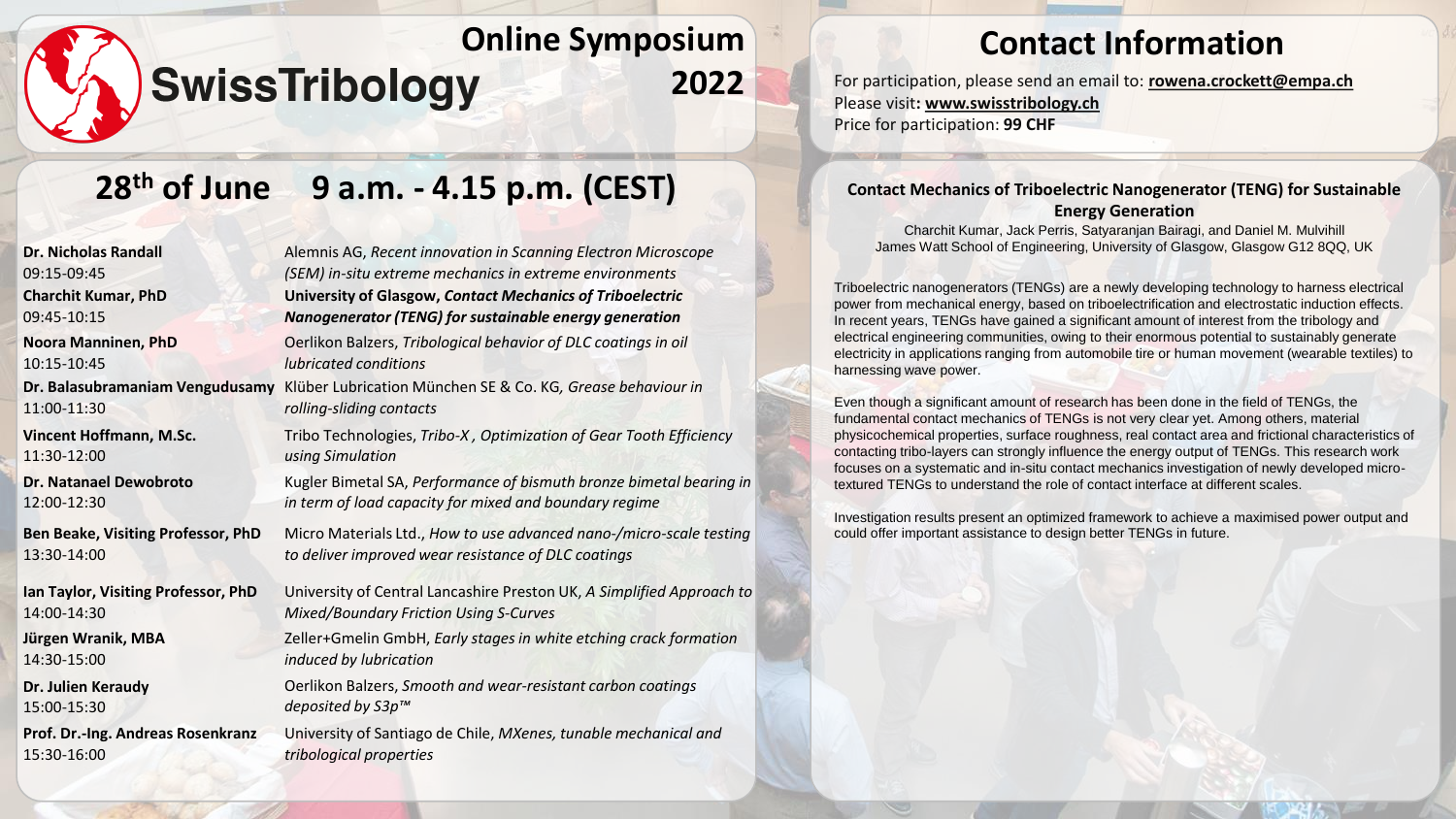## **28th of June 9 a.m. - 4.15 p.m. (CEST)**

| <b>Dr. Nicholas Randall</b>         | Alemnis AG, Recent innovation in Scanning Electron Microscope         |
|-------------------------------------|-----------------------------------------------------------------------|
| 09:15-09:45                         | (SEM) in-situ extreme mechanics in extreme environments               |
| <b>Charchit Kumar, PhD</b>          | University of Glasgow, Contact Mechanics of Triboelectric             |
| 09:45-10:15                         | Nanogenerator (TENG) for sustainable energy generation                |
| <b>Noora Manninen, PhD</b>          | Oerlikon Balzers, Tribological behavior of DLC coatings in oil        |
| 10:15-10:45                         | <b>lubricated conditions</b>                                          |
| Dr. Balasubramaniam Vengudusamy     | Klüber Lubrication München SE & Co. KG, Grease behaviour in           |
| 11:00-11:30                         | rolling-sliding contacts                                              |
| Vincent Hoffmann, M.Sc.             | Tribo Technologies, Tribo-X, Optimization of Gear Tooth Efficiency    |
| 11:30-12:00                         | using Simulation                                                      |
| Dr. Natanael Dewobroto              | Kugler Bimetal SA, Performance of bismuth bronze bimetal bearing in   |
| 12:00-12:30                         | in term of load capacity for mixed and boundary regime                |
| Ben Beake, Visiting Professor, PhD  | Micro Materials Ltd., How to use advanced nano-/micro-scale testing   |
| 13:30-14:00                         | to deliver improved wear resistance of DLC coatings                   |
| Ian Taylor, Visiting Professor, PhD | University of Central Lancashire Preston UK, A Simplified Approach to |
| 14:00-14:30                         | <b>Mixed/Boundary Friction Using S-Curves</b>                         |
| Jürgen Wranik, MBA                  | Zeller+Gmelin GmbH, Early stages in white etching crack formation     |
| 14:30-15:00                         | induced by lubrication                                                |
| Dr. Julien Keraudy                  | Oerlikon Balzers, Smooth and wear-resistant carbon coatings           |
| 15:00-15:30                         | deposited by S3p™                                                     |
| Prof. Dr.-Ing. Andreas Rosenkranz   | University of Santiago de Chile, MXenes, tunable mechanical and       |
| 15:30-16:00                         | tribological properties                                               |
|                                     |                                                                       |

## **Contact Information**

**2022** For participation, please send an email to: **[rowena.crockett@empa.ch](mailto:rowena.crockett@empa.ch)** Please visit**: [www.swisstribology.ch](http://www.swisstribology.ch/)** Price for participation: **99 CHF**

#### **Tribological behavior of DLC coatings in oil lubricated conditions** Noora Manninen, Oerlikon Balzers, Liechtenstein

Diamond-like carbon (DLC) coatings have emerged as a promising coating solution able to combine high wear resistance and low friction coefficient. In fact DLC coatings comprise a family of different carbon based coatings which can show a broad range of properties based on the fraction of sp3/sp2 bonds and also on the amount of incorporated hydrogen or metal dopants.

In the present study different DLC coating variants were tested regarding their tribological performance, namely: a-C:H; a-C:H:W (WCC), a-C and ta-C. The coatings were tested in three pin-on-disc configuration under additive oil (ZDDP) lubricated conditions. Different pressure x velocity (P.V) conditions were tested during endurance tests in order to identify the coatings performance over a broad range of P.V conditions. The lubrication regimes were identified by Stribeck curves in order to determine the lubrication regimes for the different test parameters. The coatings were analyzed by scanning electron microscopy (SEM), profilometry and optical microscopy after the tribological tests, in order to evaluate the wear mechanisms.

The coatings were characterized regarding their topography and morphology (by means of SEM analysis), roughness (by profilometry analysis) and hardness (by nanoindentation).

The coatings chemical properties, roughness and hardness are strongly correlated with the tribological performance..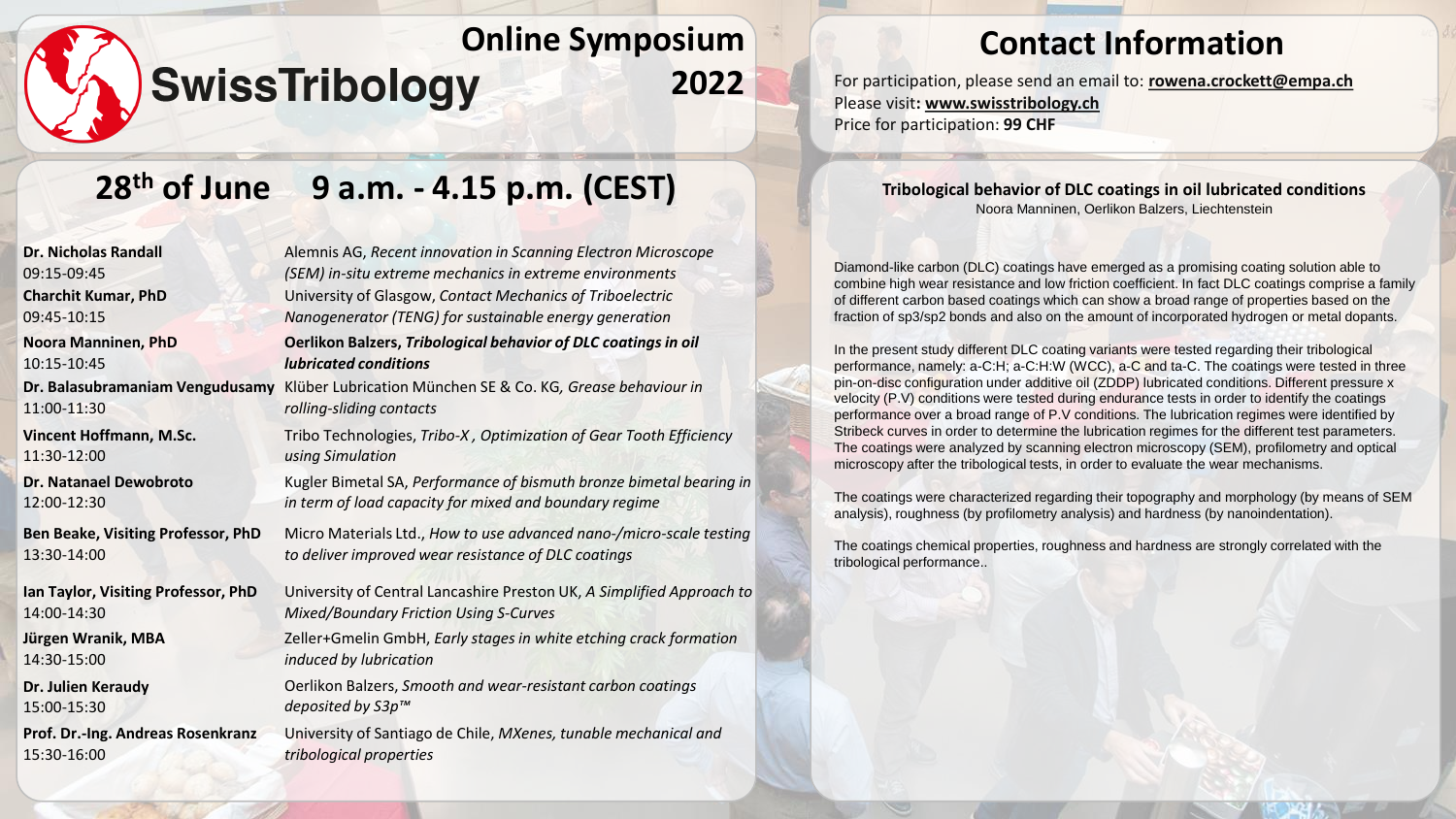### **Contact Information**

**2022** For participation, please send an email to: **[rowena.crockett@empa.ch](mailto:rowena.crockett@empa.ch)** Please visit**: [www.swisstribology.ch](http://www.swisstribology.ch/)** Price for participation: **99 CHF**

## **28th of June 9 a.m. - 4.15 p.m. (CEST)**

| <b>Dr. Nicholas Randall</b>         | Alemnis AG, Recent innovation in So  |
|-------------------------------------|--------------------------------------|
| 09:15-09:45                         | (SEM) in-situ extreme mechanics in   |
| <b>Charchit Kumar, PhD</b>          | University of Glasgow, Contact Med   |
| 09:45-10:15                         | Nanogenerator (TENG) for sustaina    |
| Noora Manninen, PhD                 | Oerlikon Balzers, Tribological behay |
| 10:15-10:45                         | <i>lubricated conditions</i>         |
| Dr. Balasubramaniam Vengudusamy     | Klüber Lubrication München SE &      |
| 11:00-11:30                         | rolling-sliding contacts             |
| Vincent Hoffmann, M.Sc.             | Tribo Technologies, Tribo-X, Optim   |
| 11:30-12:00                         | using Simulation                     |
| Dr. Natanael Dewobroto              | Kugler Bimetal SA, Performance of    |
| 12:00-12:30                         | in term of load capacity for mixed a |
| Ben Beake, Visiting Professor, PhD  | Micro Materials Ltd., How to use ad  |
| 13:30-14:00                         | to deliver improved wear resistance  |
| Ian Taylor, Visiting Professor, PhD | University of Central Lancashire Pre |
| 14:00-14:30                         | Mixed/Boundary Friction Using S-Cu   |
| Jürgen Wranik, MBA                  | Zeller+Gmelin GmbH, Early stages i   |
| 14:30-15:00                         | induced by lubrication               |
| Dr. Julien Keraudy                  | Oerlikon Balzers, Smooth and wear    |
| 15:00-15:30                         | deposited by S3p™                    |
| Prof. Dr.-Ing. Andreas Rosenkranz   | University of Santiago de Chile, MX  |
| 15:30-16:00                         | tribological properties              |

Alemnis AG, *Recent innovation in Scanning Electron Microscope (SEM) in-situ extreme mechanics in extreme environments*  University of Glasgow, *Contact Mechanics of Triboelectric Nanogenerator (TENG) for sustainable energy generation*  $$ **Co. KG, Grease behaviour in**  $N$ ization of Gear Tooth Efficiency bismuth bronze bimetal bearing in *in term of load capacity for mixed and boundary regime* dvanced nano-/micro-scale testing *to deliver improved wear resistance of DLC coatings* eston UK, A Simplified Approach to *Mixed/Boundary Friction Using S-Curves* Zeller+Gmelin GmbH, *Early stages in white etching crack formation* 

Oerlikon Balzers, *Smooth and wear-resistant carbon coatings* 

University of Santiago de Chile, *MXenes, tunable mechanical and tribological properties*

#### **Grease behaviour in rolling-sliding contacts** Balasubramaniam Vengudusamy, Klüber Lubrication München SE & Co. KG

A wide variety of greases varying in terms of base oil and thickener type, NLGI grade, oil separation properties, etc. are available in the market. Greases are widely used in rolling element bearings and their selection depend largely on many factors including application (e.g. wind turbine bearings, automotive hub units), operating condition (speed, load, temperature, bearing, horizontal or vertical mount, etc.) environment (humid, dust), etc.

Although greases have been in use for many years, they are much less investigated as compared to oils so much fewer general rules exist for greases. This partly is due to the involved complexity with greases. As greases hold a thickener/base oil two-phase structure, they generally exhibit properties of both. However, due to complex grease composition and limited rules, grease selection for a particular application has been mainly made based on base oil properties. This considerably ignores any potential benefits of thickener.

This talk will highlight some possible effects of thickener on film formation, friction and wear.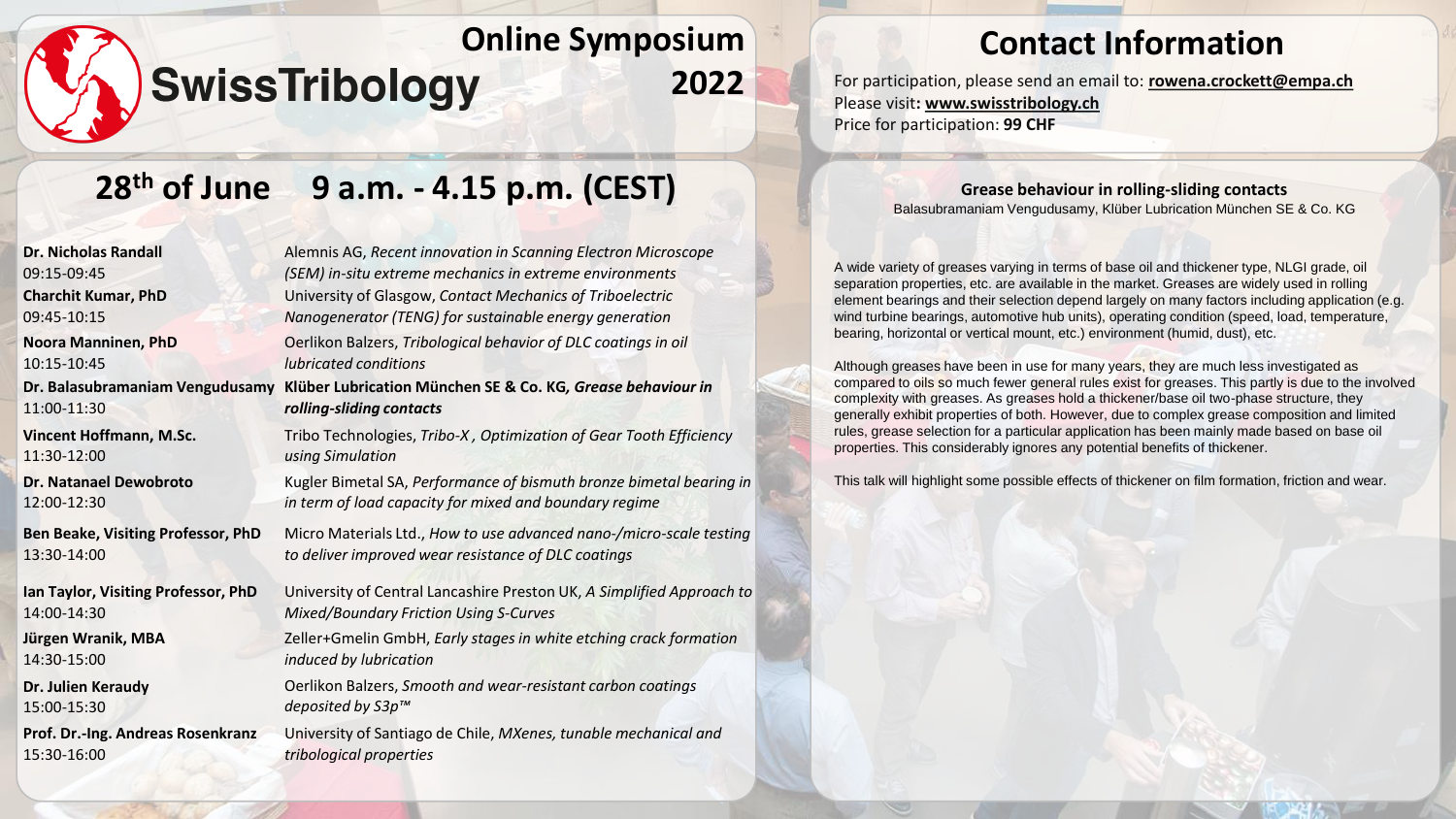# **28th of June 9 a.m. - 4.15 p.m. (CEST)**

| <b>Dr. Nicholas Randall</b>         | Alemnis AG, Recent innovation in Sc       |
|-------------------------------------|-------------------------------------------|
| 09:15-09:45                         | (SEM) in-situ extreme mechanics in e      |
| <b>Charchit Kumar, PhD</b>          | University of Glasgow, Contact Mecl       |
| 09:45-10:15                         | Nanogenerator (TENG) for sustainal        |
| Noora Manninen, PhD                 | Oerlikon Balzers, Tribological behavi     |
| 10:15-10:45                         | <i>lubricated conditions</i>              |
| Dr. Balasubramaniam Vengudusamy     | Klüber Lubrication München SE & Co        |
| 11:00-11:30                         | rolling-sliding contacts                  |
| Vincent Hoffmann, M.Sc.             | Tribo Technologies, Tribo-X, Optim        |
| 11:30-12:00                         | using Simulation                          |
| <b>Dr. Natanael Dewobroto</b>       | Kugler Bimetal SA, Performance of b       |
| 12:00-12:30                         | in term of load capacity for mixed ar     |
| Ben Beake, Visiting Professor, PhD  | Micro Materials Ltd., How to use adv      |
| 13:30-14:00                         | to deliver improved wear resistance       |
| Ian Taylor, Visiting Professor, PhD | University of Central Lancashire Pres     |
| 14:00-14:30                         | <b>Mixed/Boundary Friction Using S-Cu</b> |
| Jürgen Wranik, MBA                  | Zeller+Gmelin GmbH, Early stages in       |
| 14:30-15:00                         | induced by lubrication                    |
| Dr. Julien Keraudy                  | Oerlikon Balzers, Smooth and wear-        |
| 15:00-15:30                         | deposited by S3p™                         |
| Prof. Dr.-Ing. Andreas Rosenkranz   | University of Santiago de Chile, MXe      |
| 15:30-16:00                         | tribological properties                   |

anning Electron Microscope *(SEM) in-situ extreme mechanics in extreme environments*  University of Glasgow, *Contact Mechanics of Triboelectric Nanogenerator (TENG) for sustainable energy generation* ior of DLC coatings in oil Klüber Lubrication München SE & Co. KG*, Grease behaviour in*  **Tribo Technologies,** *Tribo-X , Optimization of Gear Tooth Efficiency*  Kugler Bimetal SA, *Performance of bismuth bronze bimetal bearing in in term of load capacity for mixed and boundary regime* Micro Materials Ltd., *How to use advanced nano-/micro-scale testing* 

*to deliver improved wear resistance of DLC coatings*

ston UK, *A Simplified Approach to Mixed/Boundary Friction Using S-Curves*

white etching crack formation

*<u>resistant carbon coatings</u>* 

University of Santiago de Chile, *MXenes, tunable mechanical and* 

### **Contact Information**

**2022** For participation, please send an email to: **[rowena.crockett@empa.ch](mailto:rowena.crockett@empa.ch)** Please visit**: [www.swisstribology.ch](http://www.swisstribology.ch/)** Price for participation: **99 CHF**

> **Tribo Technologies, Tribo-X , Optimization of Gear Tooth Efficiency using Simulation** M.Sc. Vincent Hoffmann, Tribo Technologies

The further reduction of lubricant viscosity is a suitable measure to increase the efficiency through reduced splash and pump losses. However, the application of low viscosity lubricants can lead to increased operation of the gears in the mixed friction regime. One solution to counter the increase in wear generation can be the application of wear minimizing coatings on the gear teeth. Therefore, a good adjustment of coating and lubricant is of importance.

The potential of coatings for tooth flanks can be evaluated on the one hand by carrying out component tests and on the other hand by analyzing the gears with the help of simulation. Simulations offer the benefit of a good assessment of potential in an early development phase without having to manufacture costly prototypes.

Based on simulation results the influence of coating pinion and/or gear on the lubrication, temperature development, friction and efficiency is shown. Therefore, offering indications on how the coating could be optimized for one application.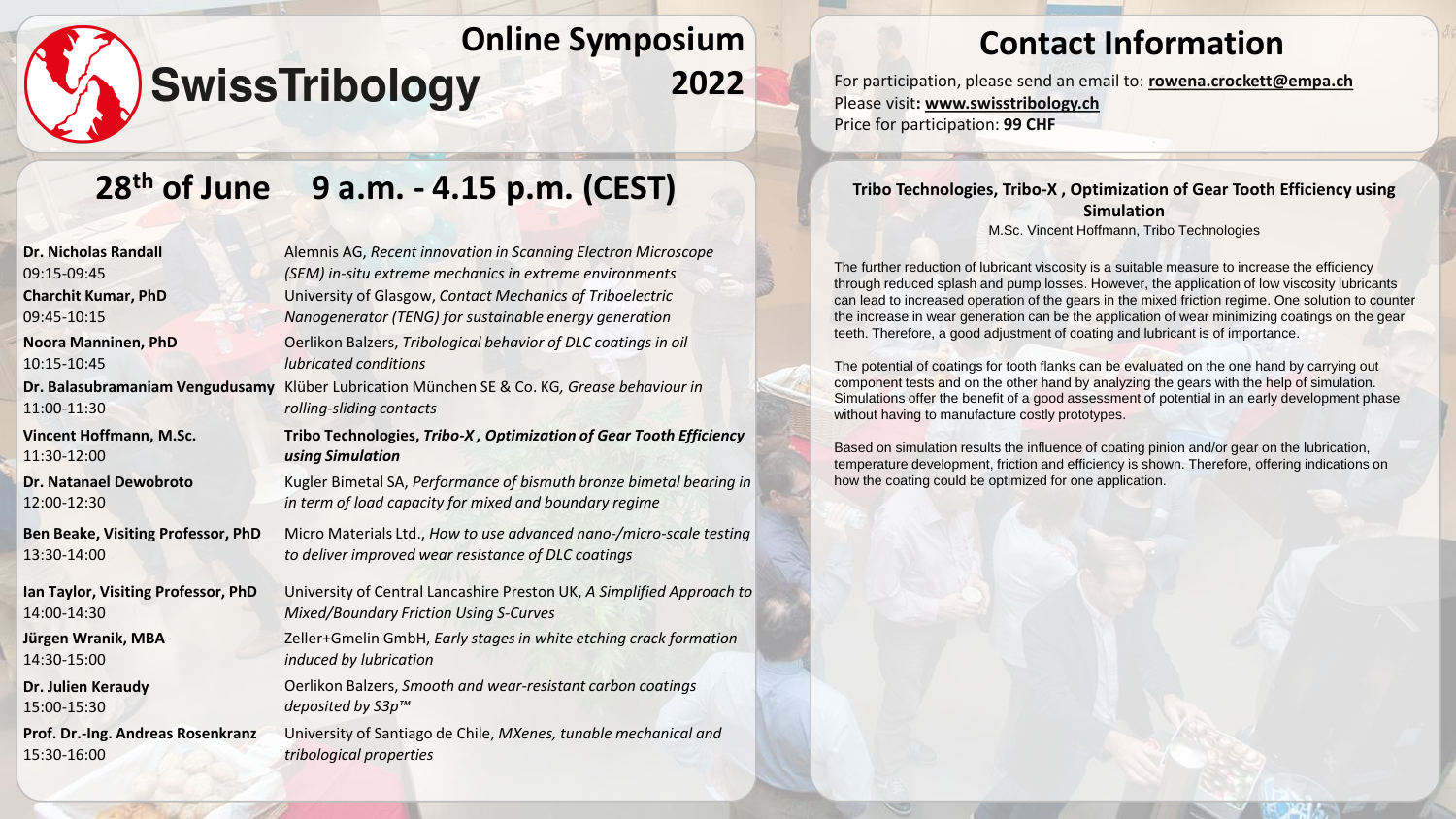# **28th of June 9 a.m. - 4.15 p.m. (CEST)**

| Alemnis AG, Recent innovation in Scanning Electron Microscope<br>(SEM) in-situ extreme mechanics in extreme environments      |
|-------------------------------------------------------------------------------------------------------------------------------|
| University of Glasgow, Contact Mechanics of Triboelectric<br>Nanogenerator (TENG) for sustainable energy generation           |
| Oerlikon Balzers, Tribological behavior of DLC coatings in oil<br>lubricated conditions                                       |
| Klüber Lubrication München SE & Co. KG, Grease behaviour in<br>rolling-sliding contacts                                       |
| Tribo Technologies, Tribo-X, Optimization of Gear Tooth Efficiency<br>using Simulation                                        |
| Kugler Bimetal SA, Performance of bismuth bronze bimetal bearing<br>in in term of load capacity for mixed and boundary regime |
| Micro Materials Ltd., How to use advanced nano-/micro-scale testing<br>to deliver improved wear resistance of DLC coatings    |
| University of Central Lancashire Preston UK, A Simplified Approach to<br><b>Mixed/Boundary Friction Using S-Curves</b>        |
| Zeller+Gmelin GmbH, Early stages in white etching crack formation<br>induced by lubrication                                   |
| Oerlikon Balzers, Smooth and wear-resistant carbon coatings<br>deposited by S3p™                                              |
| University of Santiago de Chile, MXenes, tunable mechanical and<br>tribological properties                                    |
|                                                                                                                               |

### **Contact Information**

**2022** For participation, please send an email to: **[rowena.crockett@empa.ch](mailto:rowena.crockett@empa.ch)** Please visit**: [www.swisstribology.ch](http://www.swisstribology.ch/)** Price for participation: **99 CHF**

#### **Performance of Bismuth Bronze Bimetal Bearing in Term of Load Capacity for Mixed and Boundary Regime** Natanael Dewobroto, Kugler Bimetal SA

Since June 2018, REACH regulation has classified lead as a SVHC (substance of very high concern) and has included it in the candidate list for authorization. This progress in banishing lead (Pb) use in industrial components gives pressure to machine and material producers to look for a new solution with comparable properties and performance than leaded parts. This paper presents the published results of experimental studies on the substitution of leaded bronze done by the Tampere University, in the context of the SLIBE project [1, 2]. The overall goal was to improve the sliding bearing performance in heavy operating conditions by using different leadfree alternatives bearing materials such as bimetal steel- bismuth bronze (Tokat 300) or advanced polymer liners in comparison with CuSn10Pb10 material as reference.

The characterization of tribological performance has been done through a special thrust bearing test device [1] and a journal-bearing test [2]. The special thrust bearing test device has been conceived to simulate the contact and severe working conditions of a mineral crushers. The thrust bearing test proceeds by an eccentric motion between the mating steel and the thrust bearing sample in boundary and mixed condition. The specific pressure applied to the thrust bearing was increased step by step after the running-in until a sudden rise in friction, which indicates bearing failure and risk of imminent seizure.

The journal bearing tests were performed in order to find the Stribeck curve and the running-in behavior. The results are analyzed using frictional energy and friction coefficient values.

In conclusion to their experimental research, bismuth bronze bimetal (Tokat 300) showed same level of tribological performance with continuously cast CuSn10Pb10 for both tests. Sources

[1] Oksanen, V., Lehtovaara, A., Kallio, M. 2016. Load capacity of lubricated bismuth bronze bimetal bearing under elliptical sliding motion, Wear 388-389 (2017) 72-80 [2] Linjamaa, A., Lehtovaara, A., Kallio, M., Léger, A. 2018, Running-in effects on friction of journal bearings under slow sliding speeds, submitted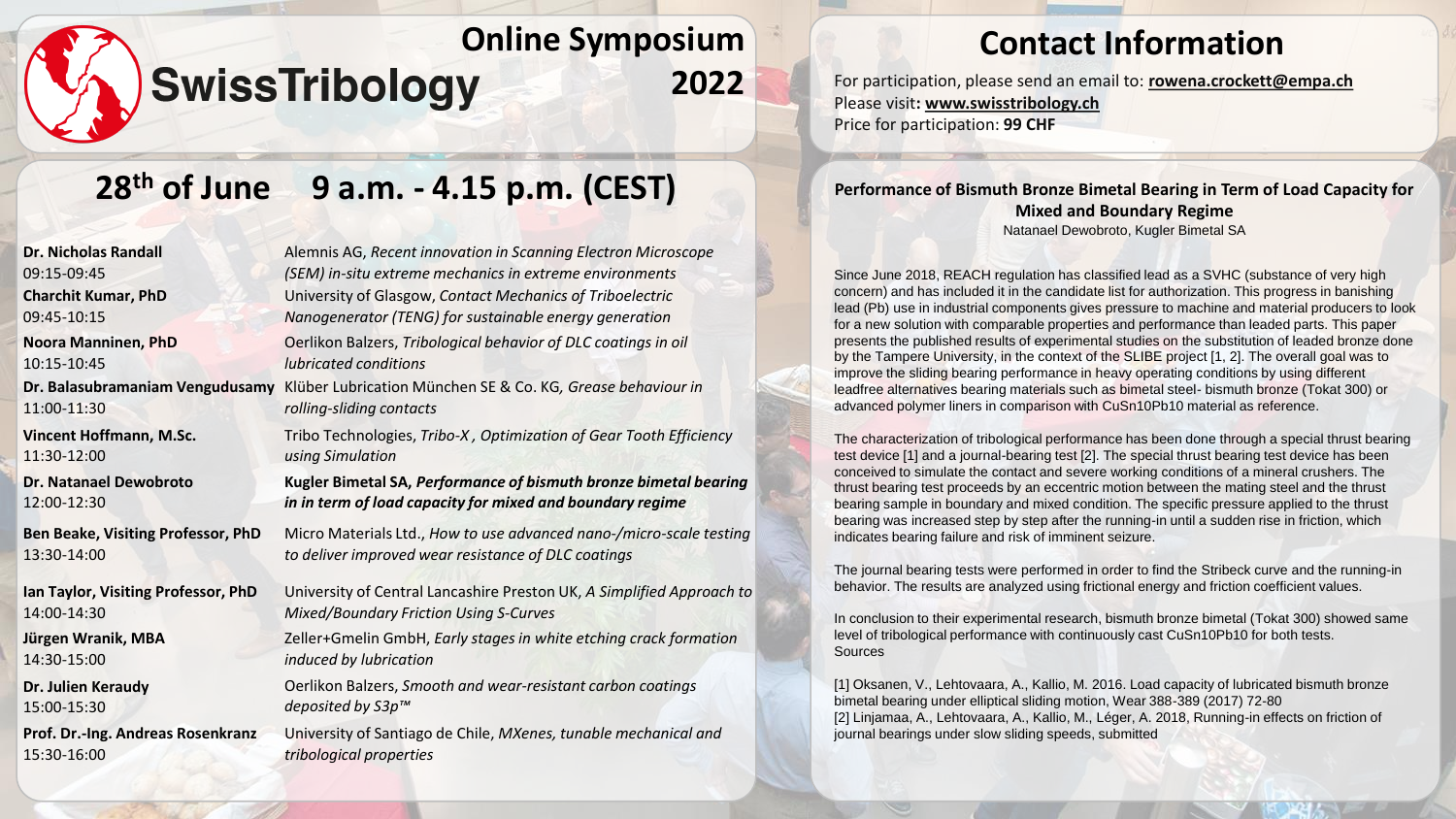# **28th of June 9 a.m. - 4.15 p.m. (CEST)**

| <b>Dr. Nicholas Randall</b>                       | Alemnis AG, Recent innovation in Scanning Electron Microscope                                                                 |
|---------------------------------------------------|-------------------------------------------------------------------------------------------------------------------------------|
| 09:15-09:45                                       | (SEM) in-situ extreme mechanics in extreme environments                                                                       |
| <b>Charchit Kumar, PhD</b>                        | University of Glasgow, Contact Mechanics of Triboelectric                                                                     |
| 09:45-10:15                                       | Nanogenerator (TENG) for sustainable energy generation                                                                        |
| Noora Manninen, PhD                               | Oerlikon Balzers, Tribological behavior of DLC coatings in oil                                                                |
| 10:15-10:45                                       | <i>lubricated conditions</i>                                                                                                  |
| Dr. Balasubramaniam Vengudusamy                   | Klüber Lubrication München SE & Co. KG, Grease behaviour in                                                                   |
| 11:00-11:30                                       | rolling-sliding contacts                                                                                                      |
| Vincent Hoffmann, M.Sc.                           | Tribo Technologies, Tribo-X, Optimization of Gear Tooth Efficiency                                                            |
| 11:30-12:00                                       | using Simulation                                                                                                              |
| Dr. Natanael Dewobroto                            | Kugler Bimetal SA, Performance of bismuth bronze bimetal bearing in                                                           |
| 12:00-12:30                                       | in term of load capacity for mixed and boundary regime                                                                        |
| Ben Beake, Visiting Professor, PhD<br>13:30-14:00 | Micro Materials Ltd., How to use advanced nano-/micro-scale<br>testing to deliver improved wear resistance of DLC<br>coatings |
| Ian Taylor, Visiting Professor, PhD               | University of Central Lancashire Preston UK, A Simplified Approach to                                                         |
| 14:00-14:30                                       | <b>Mixed/Boundary Friction Using S-Curves</b>                                                                                 |
| Jürgen Wranik, MBA                                | Zeller+Gmelin GmbH, Early stages in white etching crack formation                                                             |
| 14:30-15:00                                       | induced by lubrication                                                                                                        |
| Dr. Julien Keraudy                                | Oerlikon Balzers, Smooth and wear-resistant carbon coatings                                                                   |
| 15:00-15:30                                       | deposited by S3p™                                                                                                             |
| Prof. Dr.-Ing. Andreas Rosenkranz                 | University of Santiago de Chile, MXenes, tunable mechanical and                                                               |
| 15:30-16:00                                       | tribological properties                                                                                                       |

## **Contact Information**

**2022** For participation, please send an email to: **[rowena.crockett@empa.ch](mailto:rowena.crockett@empa.ch)** Please visit**: [www.swisstribology.ch](http://www.swisstribology.ch/)** Price for participation: **99 CHF**

#### **How to use advanced nano-/micro-scale testing to deliver improved wear resistance of DLC coatings** Ben Beake, Micro Materials Ltd

Diamond like carbon (DLC) coatings can combine high hardness with low friction but they are often deposited with high levels of intrinsic stress and display low adhesion strength resulting in poor performance in demanding applications. A key challenge is to develop advanced DLC coatings capable of withstanding more demanding applications in the automotive, cutting tools, MEMS and oil and gas sectors. In highly loaded mechanical contact applications, a combination of load support and resistance to impact fatigue is often required. Longer lifetime of coated components may be achieved by designing the coating system to combine these properties rather than by solely aiming to maximise coating hardness as this may be accompanied by brittle fracture and higher wear!

In this presentation we show how data from a range of nanomechanical and tribological test techniques in the multifunctional NanoTest Vantage (nanoindentation, nano- and micro-scratch, nano- and micro-wear, nano- and micro-impact) can be used together, and with supporting simulation, to improve the design of DLC coating architectures for enhanced wear resistance in specific applications [1-3].

[1] Micro-scale impact testing - A new approach to studying fatigue resistance in hard carbon coatings, BD Beake, TW Liskiewicz, A Bird, X Shi, Tribol Int, 149 (2020) 105732.

[2] Probing fatigue resistance in multi-layer DLC coatings by micro- and nano-impact: Correlation to erosion tests, SJ McMaster, TW Liskiewicz, A Neville, BD Beake, Surf Coat Tech (2020) 126319.

[3] Influence of Si- and W- doping on micro-scale reciprocating wear and impact performance of DLC coatings on hardened steel, BD Beake, SJ McMaster, TW Liskiewicz, A Neville, Tribol Int 160 (2021) 107063.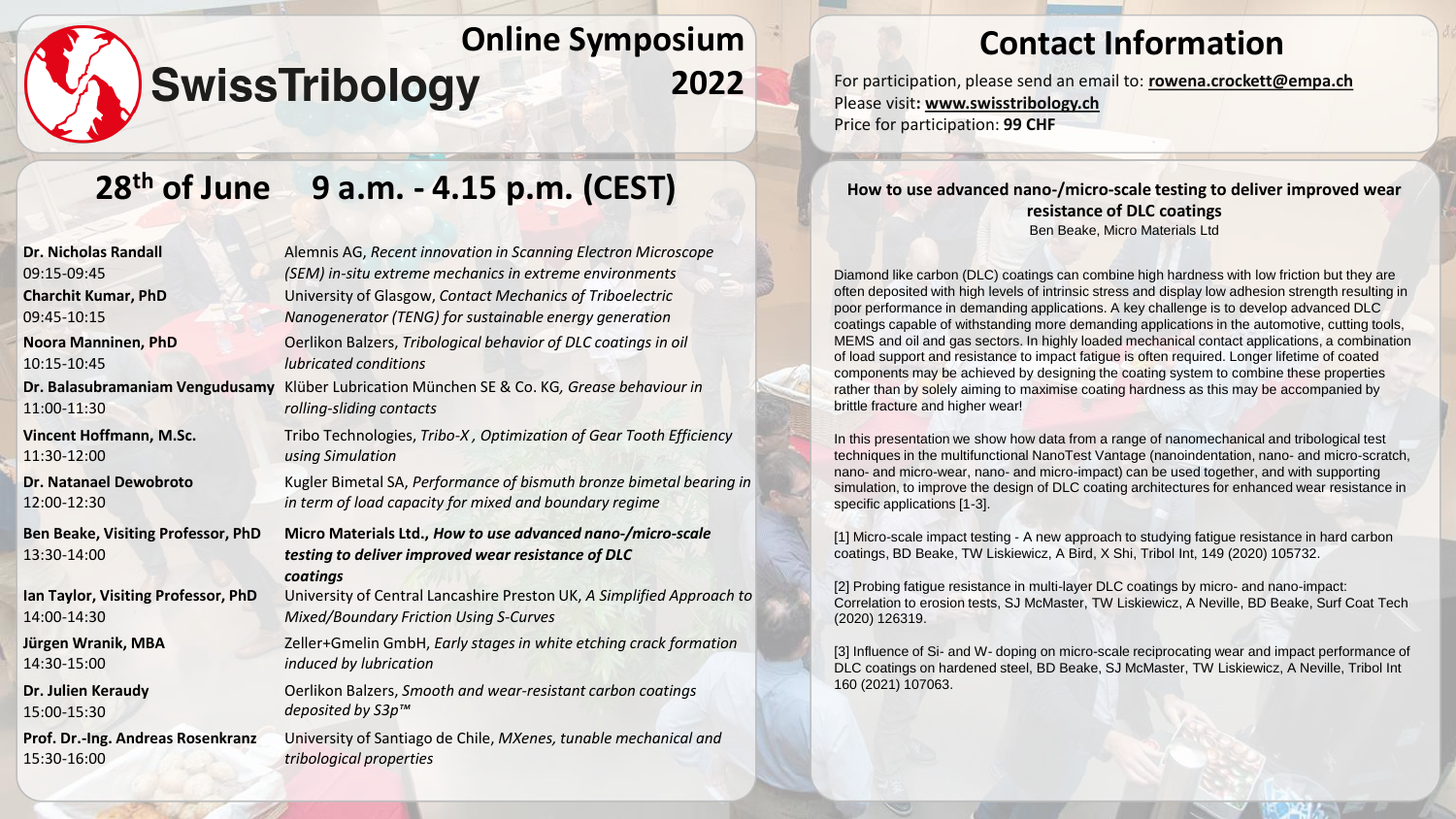# **28th of June 9 a.m. - 4.15 p.m. (CEST)**

| <b>Dr. Nicholas Randall</b>               | Alemnis AG, Recent innovation in        |
|-------------------------------------------|-----------------------------------------|
| 09:15-09:45                               | (SEM) in-situ extreme mechanics         |
| <b>Charchit Kumar, PhD</b>                | University of Glasgow, Contact N        |
| 09:45-10:15                               | Nanogenerator (TENG) for susta.         |
| <b>Noora Manninen, PhD</b>                | Oerlikon Balzers, Tribological bei      |
| 10:15-10:45                               | lubricated conditions                   |
| Dr. Balasubramaniam Vengudusamy           | Klüber Lubrication München SE &         |
| 11:00-11:30                               | rolling-sliding contacts                |
| <b>Vincent Hoffmann, M.Sc.</b>            | Tribo Technologies, Tribo-X, Opt        |
| 11:30-12:00                               | using Simulation                        |
| <b>Dr. Natanael Dewobroto</b>             | Kugler Bimetal SA, Performance          |
| 12:00-12:30                               | in term of load capacity for mixe       |
| <b>Ben Beake, Visiting Professor, PhD</b> | Micro Materials Ltd., How to use        |
| 13:30-14:00                               | to deliver improved wear resistal       |
| Ian Taylor, Visiting Professor, PhD       | <b>University of Central Lancashire</b> |
| 14:00-14:30                               | to Mixed/Boundary Friction Usii         |
| Jürgen Wranik, MBA                        | Zeller+Gmelin GmbH, Early stage         |
| 14:30-15:00                               | induced by lubrication                  |
| Dr. Julien Keraudy                        | Oerlikon Balzers, Smooth and we         |
| 15:00-15:30                               | deposited by S3p™                       |
| Prof. Dr.-Ing. Andreas Rosenkranz         | University of Santiago de Chile, N      |
| 15:30-16:00                               | tribological properties                 |
|                                           |                                         |

Alemnis AG, *Recent innovation in Scanning Electron Microscope*   $sin$  extreme environments **Mechanics of Triboelectric** *Nanogenerator (TENG) for sustainable energy generation* Oerlikon Balzers, *Tribological behavior of DLC coatings in oil*   $\&$  Co. KG, Grease behaviour in timization of Gear Tooth Efficiency of bismuth bronze bimetal bearing in *in term of load capacity for mixed and boundary regime*  $\alpha$  advanced nano-/micro-scale testing *to deliver improved wear resistance of DLC coatings* **Preston UK, A Simplified Approach** *to Mixed/Boundary Friction Using S-Curves*  $es$  in white etching crack formation

Oerlikon Balzers, *Smooth and wear-resistant carbon coatings* 

University of Santiago de Chile, *MXenes, tunable mechanical and* 

## **Contact Information**

**2022** For participation, please send an email to: **[rowena.crockett@empa.ch](mailto:rowena.crockett@empa.ch)** Please visit**: [www.swisstribology.ch](http://www.swisstribology.ch/)** Price for participation: **99 CHF**

#### **A Simplified Approach to Mixed/Boundary Friction Prediction Using S-Curves** Ian Taylor, University of Central Lancashire

A new equation for the prediction of the amount of mixed/boundary friction is proposed, based on recent experimental data. The equation can be used for un-additivated lubricants (base oils) and also for lubricants that contain anti-wear additives (ZDDP), provided the surface roughness of the ZDDP tribo-films is used in the calculation of the lambda ratio.

The new equation takes the form of an S-curve, and such curves generally arise naturally in growth/decay processes. In hindsight, it is not surprising that such curves appear when rough surfaces contact each other, since the real contact area, and the amount of mixed/boundary contact, grow as the load is increased.

A comparison of the new equation with well established (and well used) rough surface contact models has found that the Greenwood and Tripp model significantly underestimates the amount of mixed/boundary friction.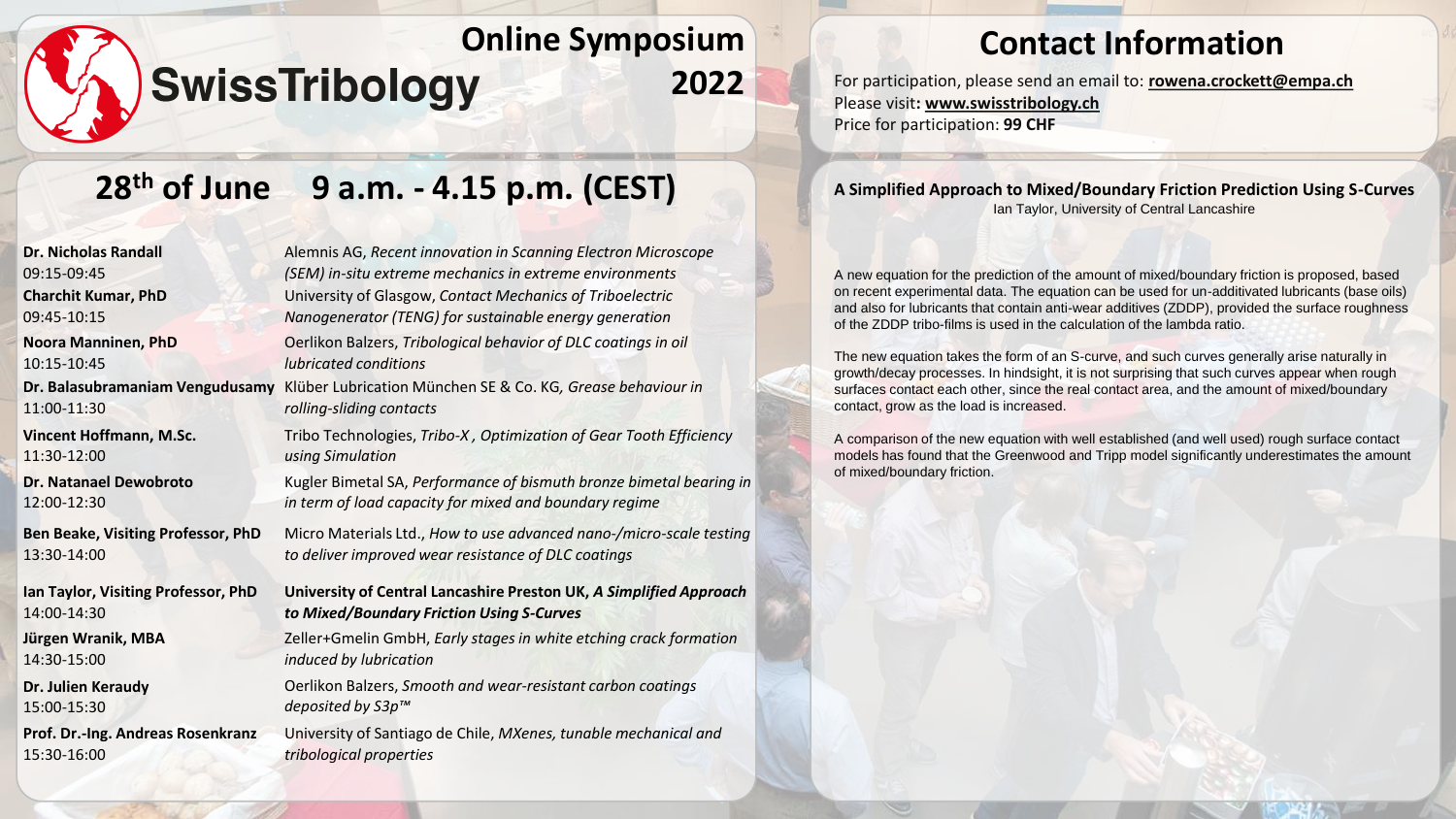#### **Contact Information**

**2022** For participation, please send an email to: **[rowena.crockett@empa.ch](mailto:rowena.crockett@empa.ch)** Please visit**: [www.swisstribology.ch](http://www.swisstribology.ch/)** Price for participation: **99 CHF**

# **28th of June 9 a.m. - 4.15 p.m. (CEST)**

| <b>Dr. Nicholas Randall</b>               | Alemnis AG, Recent innovat        |
|-------------------------------------------|-----------------------------------|
| 09:15-09:45                               | (SEM) in-situ extreme mech        |
| <b>Charchit Kumar, PhD</b>                | University of Glasgow, Cont       |
| 09:45-10:15                               | Nanogenerator (TENG) for s        |
| <b>Noora Manninen, PhD</b>                | Oerlikon Balzers, Tribologica     |
| 10:15-10:45                               | lubricated conditions             |
| Dr. Balasubramaniam Vengudusamy           | Klüber Lubrication Müncher        |
| 11:00-11:30                               | rolling-sliding contacts          |
| <b>Vincent Hoffmann, M.Sc.</b>            | Tribo Technologies, Tribo-X       |
| 11:30-12:00                               | using Simulation                  |
| <b>Dr. Natanael Dewobroto</b>             | Kugler Bimetal SA, Performo       |
| 12:00-12:30                               | in term of load capacity for      |
| <b>Ben Beake, Visiting Professor, PhD</b> | Micro Materials Ltd., How to      |
| 13:30-14:00                               | to deliver improved wear re.      |
| Ian Taylor, Visiting Professor, PhD       | University of Central Lancas      |
| 14:00-14:30                               | <b>Mixed/Boundary Friction Us</b> |
| Jürgen Wranik, MBA                        | Zeller+Gmelin GmbH, Early         |
| 14:30-15:00                               | induced by lubrication            |
| Dr. Julien Keraudy                        | Oerlikon Balzers, Smooth ar       |
| 15:00-15:30                               | deposited by S3p™                 |
| Prof. Dr.-Ing. Andreas Rosenkranz         | University of Santiago de Ch      |
| 15:30-16:00                               | tribological properties           |

Alemnis AG, *Recent innovation in Scanning Electron Microscope A in-extreme environments* **Eact Mechanics of Triboelectric** *Nanogenerator (TENG) for sustainable energy generation* al behavior of DLC coatings in oil  $n$  SE & Co. KG, Grease behaviour *in* **Optimization of Gear Tooth Efficiency** ance of bismuth bronze bimetal bearing in *mixed and boundary regime* Micro Materials Ltd., *How to use advanced nano-/micro-scale testing to deliver improved wear resistance of DLC coatings* shire Preston UK, *A Simplified Approach to*  $sing$ *S-Curves* 

*<u>Istages in white etching crack formation</u>* 

Oerlikon Balzers, *Smooth and wear-resistant carbon coatings* 

hile, *MXenes, tunable mechanical and tribological properties*

#### **Early stages in white etching crack formation induced by lubrication** Jürgen Wranik, Zeller+Gmelin GmbH & Co. KG

The reliability of rolling bearings is affected by white etching crack (WEC) or white structure flaking (WSF) failures causing tremendous commercial burdens for bearing manufacturers and operators. The research for the underlying failure mechanism has attracted interests from a large scientific community over decades. Despite the significant amount of efforts, a root cause of white etching cracking is still missing. Amongst other factors, lubricant chemistry is considered to be essential in WEC formation.

The here presented work aims to elucidate this key parameter by provoking white etching crack formation on a FE8 bearing test rig using a well-described set of chemicals in high and low reference lubricants. Scanning electron microscopy and energy dispersive X-ray analysis prove the presence of a patchy tribofilm on the surface of bearing washers leading most likely to a higher frictional torque at the early stages of operation when the low reference oil is used.

Secondary neutral mass spectrometry (SNMS) shows a hydrogen containing tribofilm in the shallow subsurface of about 30 nm depth, suggesting that hydrogen proliferates into bearing material may subsequently, facilitate crack propagation via dislocation pile-ups leading to premature bearing failure.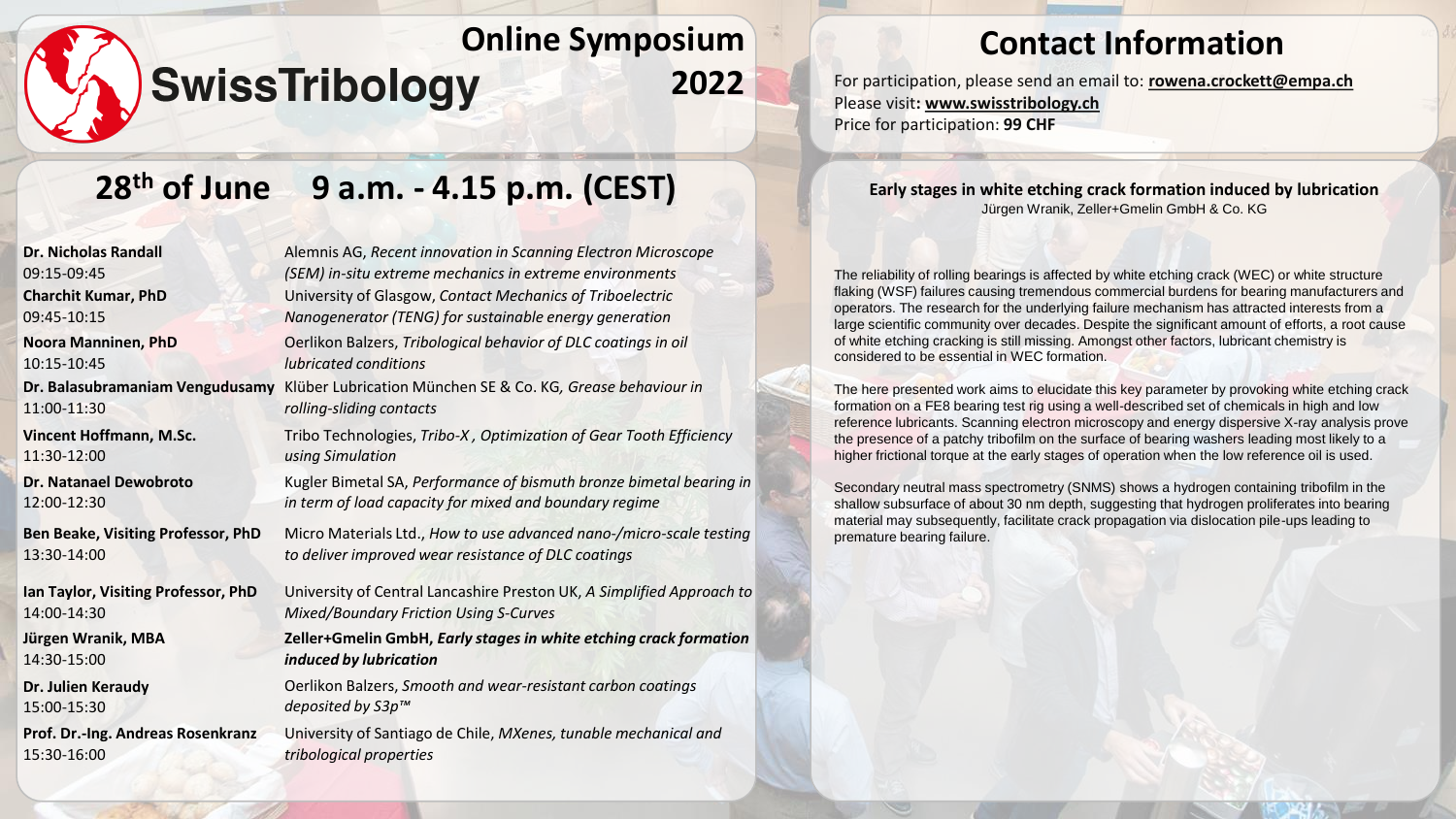### **Contact Information**

**2022** For participation, please send an email to: **[rowena.crockett@empa.ch](mailto:rowena.crockett@empa.ch)** Please visit**: [www.swisstribology.ch](http://www.swisstribology.ch/)** Price for participation: **99 CHF**

# **28th of June 9 a.m. - 4.15 p.m. (CEST)**

| <b>Dr. Nicholas Randall</b>         | Alemnis AG, Recent innovation in Scanning Electron Microscope         |
|-------------------------------------|-----------------------------------------------------------------------|
| 09:15-09:45                         | (SEM) in-situ extreme mechanics in extreme environments               |
| <b>Charchit Kumar, PhD</b>          | University of Glasgow, Contact Mechanics of Triboelectric             |
| 09:45-10:15                         | Nanogenerator (TENG) for sustainable energy generation                |
| Noora Manninen, PhD                 | Oerlikon Balzers, Tribological behavior of DLC coatings in oil        |
| 10:15-10:45                         | <i>lubricated conditions</i>                                          |
| Dr. Balasubramaniam Vengudusamy     | Klüber Lubrication München SE & Co. KG, Grease behaviour in           |
| 11:00-11:30                         | rolling-sliding contacts                                              |
| Vincent Hoffmann, M.Sc.             | Tribo Technologies, Tribo-X, Optimization of Gear Tooth Efficiency    |
| 11:30-12:00                         | using Simulation                                                      |
| <b>Dr. Natanael Dewobroto</b>       | Kugler Bimetal SA, Performance of bismuth bronze bimetal bearing in   |
| 12:00-12:30                         | in term of load capacity for mixed and boundary regime                |
| Ben Beake, Visiting Professor, PhD  | Micro Materials Ltd., How to use advanced nano-/micro-scale testing   |
| 13:30-14:00                         | to deliver improved wear resistance of DLC coatings                   |
| Ian Taylor, Visiting Professor, PhD | University of Central Lancashire Preston UK, A Simplified Approach to |
| 14:00-14:30                         | <b>Mixed/Boundary Friction Using S-Curves</b>                         |
| Jürgen Wranik, MBA                  | Zeller+Gmelin GmbH, Early stages in white etching crack formation     |
| 14:30-15:00                         | induced by lubrication                                                |
| Dr. Julien Keraudy                  | <b>Oerlikon Balzers, Smooth and wear-resistant carbon coatings</b>    |
| 15:00-15:30                         | deposited by S3p™                                                     |
| Prof. Dr.-Ing. Andreas Rosenkranz   | University of Santiago de Chile, MXenes, tunable mechanical and       |
| 15:30-16:00                         | tribological properties                                               |
|                                     |                                                                       |

**Smooth and wear-resistant carbon coatings deposited by S3p™** Julien Keraudy, Oerlikon Balzers, Liechtenstein

Diamond-like carbon (DLC) coatings, namely hydrogenated amorphous carbon (a-C:H) coatings deposited by a PECVD process emerged years ago as the ideal solution for applications where component parts are under high loads or subject to extreme friction, wear and contact pressures with other parts. However, there are nowadays many tribological systems, in which the abrasion resistance of a-C:H coatings is at the limit or even insufficient. With its higher hardness, tetrahedral amorphous carbon (ta-C) would provide more abrasion resistance, a longer lifetime and enable a better performance for the related components. However, the state-of-the-art arcdeposited ta-C coatings (filtered or not) are simply too rough for many applications. Possible solutions to improve surface quality are post-finishing methods such as brushing or polishing, which however have a significant impact on the processing costs.

Recently, high power impulse magnetron sputtering (HiPIMS) was reported to be a suitable method to deposit dense hydrogen-free amorphous carbon (a-C) coatings. In this work, we report on the coating growth and properties of smooth and hard carbon coatings produced by the S3p™ (Scalable Pulsed Power Plasma) method in an industrial deposition plant. S3p™ technology enables scalability of the pulse power density and pulse length in a wide range and expands significantly the choice of the deposition parameters and process stability as compared to conventional HiPIMS technology. Smooth and hard hydrogen-free carbon layers were produced using graphite targets in Ar ambient. The thermal stability of the coatings in air and their tribological behavior in dry and lubricated environments were investigated and compared to the results of standard a-C:H and ta-C coatings. Furthermore, the influence of adding a C2H2 precursor in an Ar ambient atmosphere on the film properties and S3p™ reactive process was investigated.

Finally, selected applications where carbon coatings deposited by S3p™ outperformed common DLC coatings will be presented.